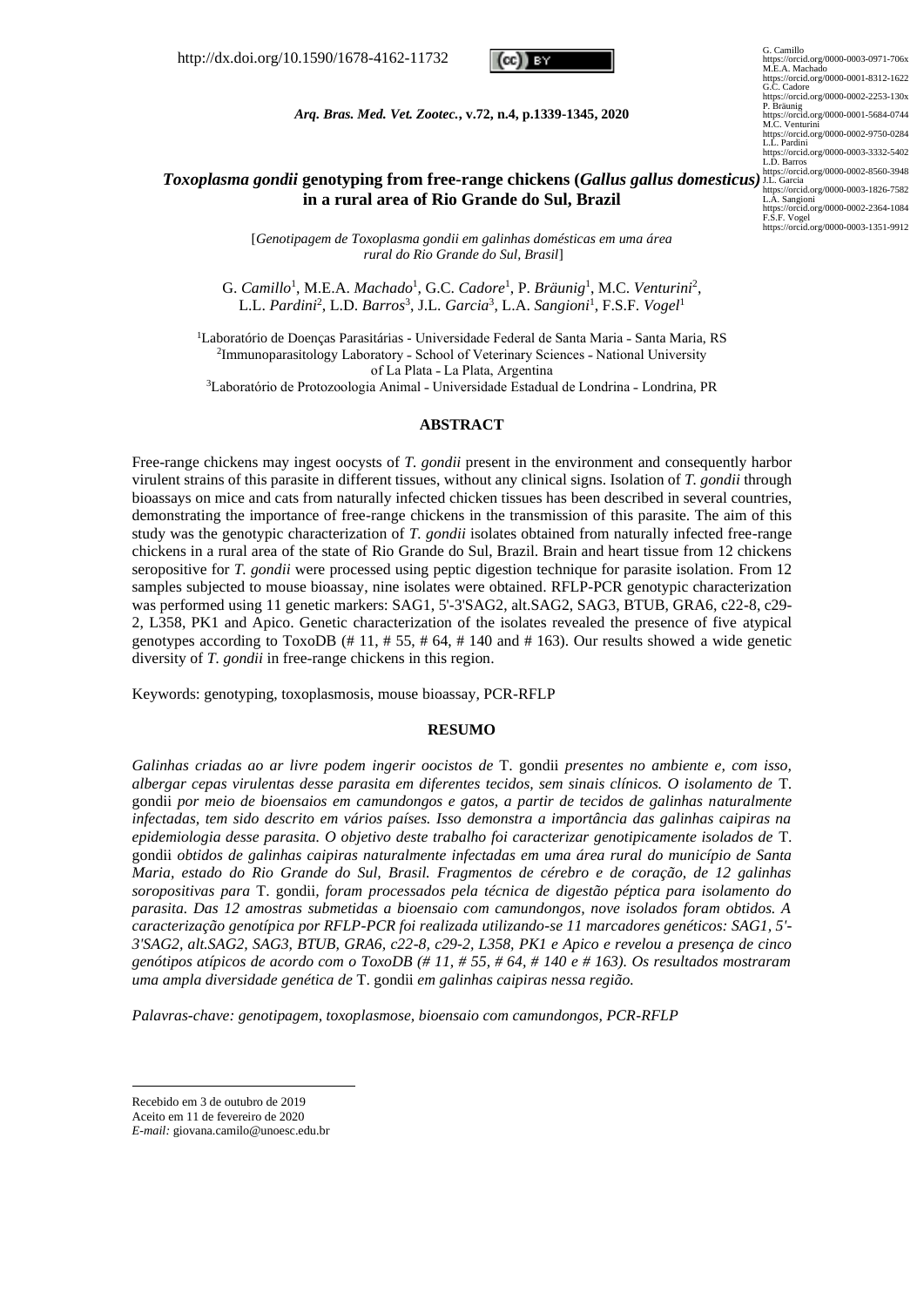# **INTRODUCTION**

Toxoplasmosis is one of the most important zoonotic diseases. It is caused by the protozoon *Toxoplasma gondii*, which has worldwide distribution and can infect many avian and mammal species (Dubey, 2010). Birds presenting *T. gondii* tissue cysts are a source of infection for cats, which then become the definitive hosts and shed oocysts into the environment (Ruiz and Frenkel, 1980). Chickens become infected through ingestion of oocysts and can host virulent strains in different tissues without clinical signs (Dubey, 2002).

For better understanding of *T. gondii*  epidemiology, parasite isolation through mouse and cat bioassays from naturally infected chickens has been performed (Dubey, 2010). In Brazil, *T. gondii* isolation has been described in different regions, including the states of São Paulo (Dubey *et al*., 2002), Rio de Janeiro (Dubey *et al*., 2003a), Paraná (Dubey *et al*., 2003b), Amazonas (Dubey *et al*., 2006), Minas Gerais (Brandão *et al*., 2006), Pará and Rio Grande do Sul (Dubey *et al*., 2007), Pernambuco, Rio Grande do Norte, Maranhão, Bahia, Ceará, Sergipe and Alagoas (Oliveira *et al*., 2009), Fernando de Noronha (Dubey *et al*., 2010), Pantanal (Soares *et al*., 2011), Espírito Santo (Pena *et al*., 2013), Minas Gerais (Silva *et al*., 2014), Paraíba (Feitosa *et al*., 2017) and Santa Catarina (Trevisani *et al*., 2017).

Molecular studies showed that *T. gondii* had a clonal population structure with three lineages, which were designated types I, II and III, and these lineages were described in both humans and animals (Dardé *et al*., 1992; Howe and Sibley 1995). Polymorphism studies on isolates from animals in Brazil have shown that *T. gondii* has higher genetic diversity in this country (Ferreira *et al*., 2001, 2006; Pena *et al*., 2008; Shwab *et al*., 2014). In Rio Grande do Sul, studies on *T. gondii*  isolates obtained from chicken tissues have shown the existence of seven genotypes, among which five have different combinations of alleles I, II and III (Dubey *et al*., 2007). Therefore, the aim of the present study was to genetically characterize *T. gondii* isolates from naturally infected freerange chickens raised in a rural area of Santa Maria county, of the state of Rio Grande do Sul, Brazil.

### **MATERIAL AND METHODS**

Between March 2013 and February 2014, blood samples were collected from 597 chickens in 74 farms in nine different locations in a rural area of the municipality of Santa Maria county, which is located in the central area of the state of Rio Grande do Sul, Brazil, situated at coordinates 29° 41′ 2″ S and 53° 48′ 25″ W.

After serological analyses, 12 positive chickens were selected randomly to attempt to isolate the parasite. All of them were euthanized in accordance with the guidelines established through the International Guiding Principles for Biomedical Research Involving Animals. Brain and heart tissues from each bird were collected aseptically and subjected to mouse bioassay. All the experimental practices involving animals were approved by the Ethics Committee for Animal Experimentation at the Federal University of Santa Maria (UFSM), under protocol number 049/2012.

For serological examination of chickens and mice from bioassays, immunofluorescence antibody test (IFAT) was performed as previously described (Camargo, 1974). Titers of IgG  $\geq 16$ and  $\geq 64$  were considered to be positive for *T*. *gondii* in mice and chickens, respectively.

A pool of brain and heart tissues were subjected to digestion in accordance with a protocol previously described (Dubey, 1998). The final solution was mixed with 1,000U of penicillin and 100µl of streptomycin/ml and was inoculated intraperitoneally into four mice. The mice were observed daily and those that showed clinical signals (lacrimation, weight loss, diarrhea or abdominal distention) were euthanized. Peritoneal lavage was performed to verify the presence of tachyzoites. Mice that did not develop clinical signals or died more than 60 days after inoculation were euthanized for blood and brain sample collection. Brain tissue was squashed between a coverslip and a glass slide for tissue cyst detection. Serum samples were used for IgG anti-*T. gondii* detection by means of IFAT. Brain and peritoneal fluid from mice, in which it was possible to detect tissue cysts and tachyzoites respectively, were used for DNA extraction with a commercial kit (Wizard® Genomic DNA purification kit, Promega, USA) in accordance with the manufacturer's instructions. *Toxoplasma*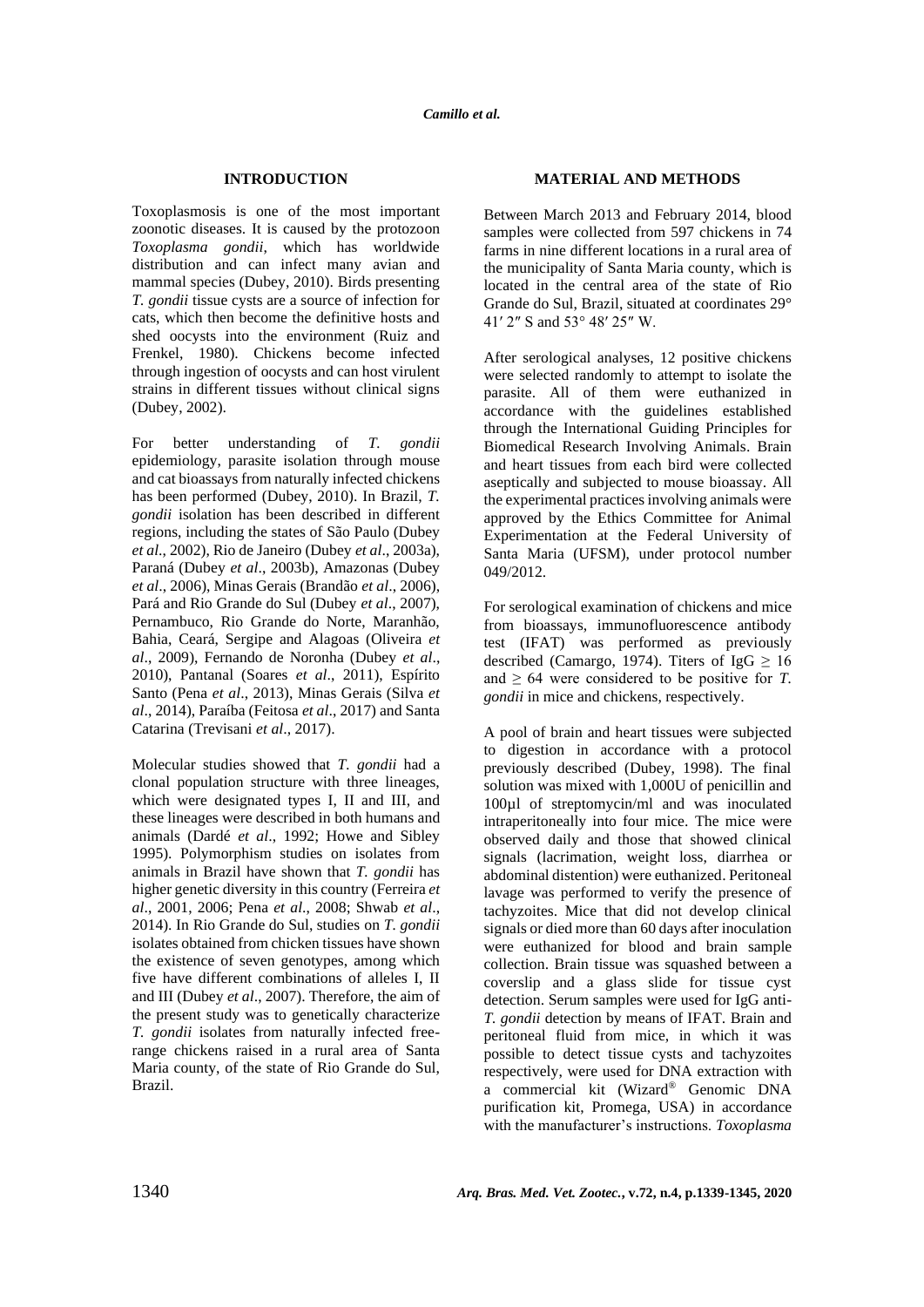*gondii* genotyping was performed by multilocus PCR-RFLP in accordance with the protocol described by Su *et al.* (2006). Reference strains (GT1, PTG, CTG, TgCgCa1, MAS, TgCatBr5, TgCatBr64 and TgTsCr1) were used as positive controls and ultrapure water as a negative control. All the products of enzymatic digestion were subjected to electrophoresis on 2.5% agarose gel and were viewed under UV light and photo documented. The results obtained were compared, identified and classified based on the genotypes present in ToxoDB a[t http://toxodb.org/toxo/.](http://toxodb.org/toxo/) The phylogenetic tree was constructed using the SplitsTree 4.0 software, with the neighbor-joining method (Huson and Bryant 2006).

#### **RESULTS**

Out of 597 chicken serum samples, 294 (49.2%) were positive for *T. gondii*, with titers ranging from 64 to 4096 (Camillo *et al*., 2018). In mouse bioassays, nine isolates were obtained (Table 1). Four isolates (TgCkBRSM01, TgCkBRSM02, TgCkBRSM03 and TgCkBRSM04) caused acute infection in mice, which manifested clinical signs between 10 and 15 days post-inoculation, with tachyzoites observed in the peritoneal lavage. Cysts in brain tissue were observed in mice that were inoculated with the other five isolates (TgCkBRSM05, TgCkBRSM06, TgCkBRSM07, TgCkBRSM08 and TgCkBRSM09), but without clinical signs.

Genotyping results showed the presence of five genotypes (ToxoDB #11, #55, #64, #140 and 163), with no clonal types (Table 2). In three isolates it was not possible to determine the genotype, since DNA amplification did not occur in all markers (Table 2). Genotype #11 was observed in chickens from farms at different locations, while genotypes #55, #64 and #140 were observed from farms at the same location (Table 1 and 2). According to the phylogenetic tree (Figure 1), the isolates observed in this study were genetically closer to the clonal types I and III than to type II.

#### **DISCUSSION**

According to the results, the presence of the parasite was spread across the municipality of Santa Maria, since the same *T. gondii*  genotype could be found infecting birds from different locations. Moreover, the parasite could be isolated from asymptomatic chickens and showed different levels of virulence in mice, which is in accordance with a previous study (Dubey *et al*., 2002). Four isolates (TgCkBRSM01, TgCkBRSM02, TgCkBRSM03 and TgCkBRSM04) exhibited high virulence in mice, causing death between 10 and 12 days postinoculation. *T. gondii* virulence may show different levels depending on the strain, parasite stage and severity of infection (Dubey *et al.*, 2004). Many studies have demonstrated that *T. gondii* isolates from asymptomatic chickens in Brazil are more pathogenic for mice than are isolates from Europe and North America, irrespective of the genotype (Dubey *et al*., 2006).

| Animal         | Capture<br>location | <b>IFAT</b> titer | Mice infectivity with T. gondii |              |                     |  |  |  |
|----------------|---------------------|-------------------|---------------------------------|--------------|---------------------|--|--|--|
|                |                     |                   | Positive mice                   | Day of death | Cyst/<br>Tachyzoite |  |  |  |
| SF306          | Santa Flora         | 256               | 4/4                             | 10           | Tachyzoite          |  |  |  |
| SF1            | Santa Flora         | 2048              | 4/4                             | 10           | Tachyzoite          |  |  |  |
| P <sub>1</sub> | Pains               | 1024              | 4/4                             | 12           | Tachyzoite          |  |  |  |
| P <sub>2</sub> | Pains               | 512               | 4/4                             | 12           | Tachyzoite          |  |  |  |
| SF439          | Santa Flora         | 512               | 4/4                             | Not applied  | Cyst                |  |  |  |
| <b>SA</b>      | Santo Antão         | 128               | 4/4                             | Not applied  | Cyst                |  |  |  |
| BM             | Boca do Monte       | 256               | 4/4                             | Not applied  | Cyst                |  |  |  |
| AG             | Arroio Grande       | 512               | 4/4                             | Not applied  | Cyst                |  |  |  |
| AS             | Arroio do Só        | 128               | 4/4                             | Not applied  | Cyst                |  |  |  |
| <b>PV</b>      | Passo do Verde      | 64                | 0/4                             | Not applied  | Not found           |  |  |  |
| <b>PA</b>      | Palma               | 64                | 0/4                             | Not applied  | Not found           |  |  |  |
| <b>SV</b>      | São Valentim        | 64                | 0/4                             | Not applied  | Not found           |  |  |  |

Table 1. *T. gondii* serological results of free-range chickens (*Gallus gallus domesticus*) from rural area of Santa Maria, Rio Grande do Sul, Brazil and mouse bioassays results from serological positive chickens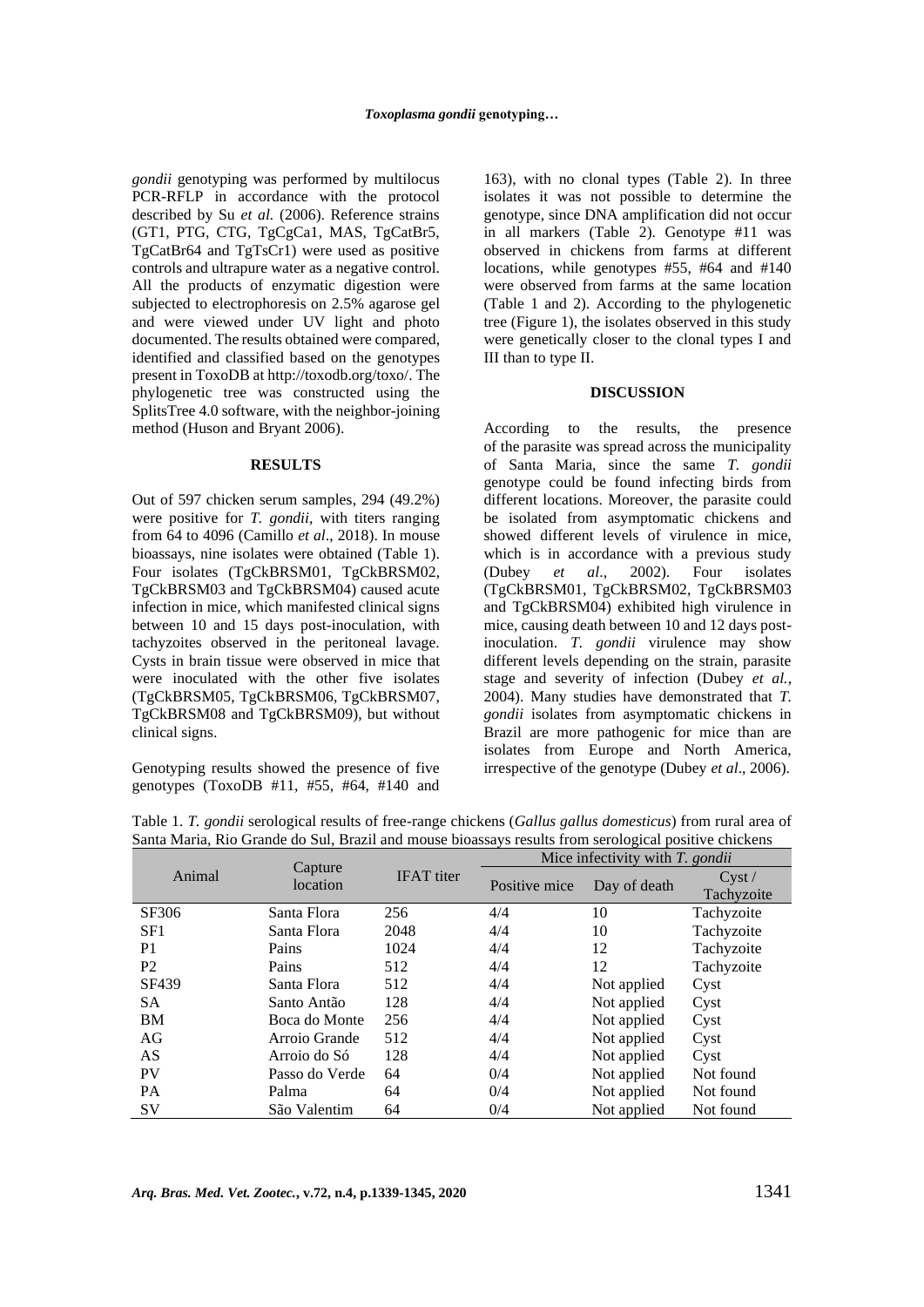# *Camillo et al.*

|                             | <b>Markers</b> |            |          |                 |            |           |                |              |                |                 |         |    |                 |
|-----------------------------|----------------|------------|----------|-----------------|------------|-----------|----------------|--------------|----------------|-----------------|---------|----|-----------------|
|                             | Animal         | <b>SAG</b> | SAG      | alt.S           | <b>SAG</b> | <b>BT</b> | <b>GR</b>      | c22          |                | c29- L35 PK Api |         |    | Genotype        |
|                             |                | 1          | 2        | AG <sub>2</sub> | 3          | <b>UB</b> | A <sub>6</sub> | $-8$         | $\overline{2}$ | 8               | 1       | CO |                 |
| TgCkBR SF306                |                | I          | I        | I               | I          | $\rm III$ | $\mathbf I$    | $u-1$        | I              | I               | I       | I  | ToxoDB #55      |
| SM01                        |                |            |          |                 |            |           |                |              |                |                 |         |    |                 |
| TgCkBR SF1                  |                | I          | $\bf{I}$ | $\mathbf{I}$    | Ш          | Ш         | Ш              | u-1          | $\mathbf I$    | $\bf{I}$        | $u-2$ I |    | ToxoDB #64      |
| SM02                        |                |            |          |                 |            |           |                |              |                |                 |         |    |                 |
| TgCkBR P1                   |                | I          | I        | П               | Ш          | Ш         | Ш              | I            | Ш              | $\mathbf I$     | П       | Ш  | ToxoDB#11       |
| SM03                        |                |            |          |                 |            |           |                |              |                |                 |         |    |                 |
| TgCkBR P2                   |                | I          | I        | $_{\rm II}$     | Ш          | Ш         | Ш              | I            | Ш              | $\mathbf I$     | H       | Ш  | ToxoDB#11       |
| <b>SM04</b>                 |                |            |          |                 |            |           |                |              |                |                 |         |    |                 |
| TgCkBR SF439                |                | II/III     | Ш        | Ш               | Ш          | Ш         | Ш              | П            | Ш              | Ш               | 1       | Ш  | ToxoDB#140      |
| SM <sub>05</sub>            |                |            |          |                 |            |           |                |              |                |                 |         |    |                 |
| TgCkBR SA                   |                | I          | I        | nd              | Ш          | nd        | $\bf{I}$       | I            | I              | $\bf{I}$        | Ш       | nd | nd <sup>a</sup> |
| SM06                        |                |            |          |                 |            |           |                |              |                |                 |         |    |                 |
| TgCkBR BM                   |                | I          | Ш        | Ш               | Ш          | Ш         | Ш              | $\mathbf{I}$ | I              | Ш               | Ш       | Ш  | ToxoDB #163     |
| <b>SM07</b>                 |                |            |          |                 |            |           |                |              |                |                 |         |    |                 |
| TgCkBR AG                   |                | I          | I        | I               | Ш          | I         | $\bf{I}$       | nd           | Ш              | Ш               | I       | Ш  | nd              |
| <b>SM08</b>                 |                |            |          |                 |            |           |                |              |                |                 |         |    |                 |
| TgCkBR AS                   |                | nd         | I        | $\mathbf{I}$    | Ш          | Ш         | Ш              | nd           | Ш              | Ш               | Ш       | nd | nd              |
| <b>SM09</b>                 |                |            |          |                 |            |           |                |              |                |                 |         |    |                 |
| <sup>a</sup> not determined |                |            |          |                 |            |           |                |              |                |                 |         |    |                 |

Table 2. Genetic characterization of *T. gondii* strains isolated from naturally infected chickens (*Gallus gallus domesticus*) in Santa Maria, state of Rio Grande do Sul, Brazil



Figure 1. Phylogenetic tree from *T. gondii* strains isolated from chickens (*Gallus gallus domesticus*) naturally infected from Santa Maria, state of Rio Grande do Sul, Brazil. Reference genotypes are marked in black and in red the genotypes achieved in the present study.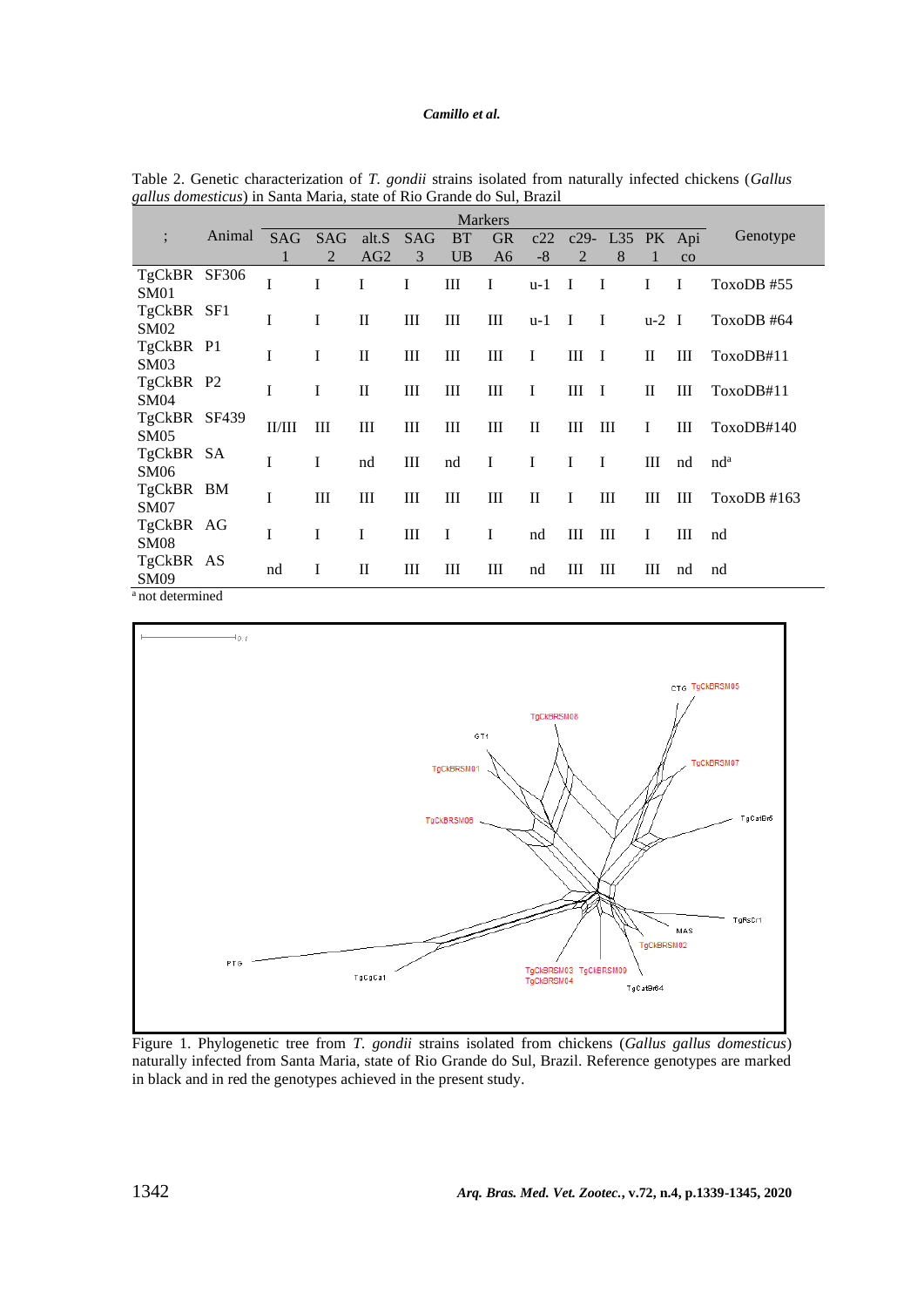Genotyping results showed the presence of five genotypes, according to ToxoDB (#11, #55, #64, #140 and #163) and all of them were classified as atypical strains. Like in other previous studies conducted in Brazil, *T. gondii* populational structure was found to be highly diverse, compared with those seen in North America and Europe, where clonal strains (types I, II and III) are commonly found (Dubey *et al*., 2008).

Many studies have shown that the phylogenetic populations are highly differentiated, which suggests that recombination is the most important factor in the diversity of strains in South America (Pena *et al*., 2008). In Brazil, genotype #11, which was observed in two isolates in the present study, had already been described in cats in the states of Paraná and São Paulo (Dubey *et al*., 2004; Pena *et al*., 2006; Dubey *et al*., 2008) and in chickens in Rio de Janeiro and Paraná (Dubey *et al*., 2003a, 2003b). This genotype has also been observed in chickens in Argentina (Rajendran *et al*., 2012). In the present study, genotype #11 was found on two different farms, but they were at the same location (around 20km apart) and showed similar degrees of virulence in mice.

Genotype #55, which was observed in one isolate in the present study, has already been described in cats in São Paulo (Pena *et al*., 2008), and in this previous study genotype #55 caused death in mice between 14 and 27 days post-inoculation. However, in our study, mice inoculated with this genotype started to show clinical signs from the 7<sup>th</sup> day post-inoculation onwards, which might suggest that this strain is more pathogenic.

Genotypes #55, #64 and #140 were isolated from chickens in different farms, within the same locality, which suggests that populational diversity was present in nearby locations (10km apart). Phenotypic differences were also observed between these isolates, among which only genotype #140 caused chronic infection in mice, with tissue cysts in the brain and Genotype #140 has already been described in chickens in Nicaragua (Rajendran *et al*., 2012) Genotype #163 was observed in one isolate and caused neurological signs in mice (walking in circles and motor incoordination), 40 days after inoculation. This same genotype has been described in chickens in the archipelago of Fernando de Noronha, and the authors of the study observed that not all the isolates were pathogenic to mice (Dubey *et al*., 2010).

In a previous study on naturally infected chickens in the state of Rio Grande do Sul, Brazil, Dubey *et al*. (2007) found 19 isolates and suggested that clonal lineages I and III, or lineages close to them, were circulating across the state. It was observed that only one isolate had allele type I for all markers, while three isolates had allele type III. All the other isolates had combinations of different alleles, and comparison among them showed that diversity within close geographical areas was present. This diversity can be explained in terms of the presence of mixed infection in intermediate hosts, such as chickens, which can contribute towards genetic cross-breeding between different lineages of the parasite in definitive hosts (Dubey *et al*., 2006). The success of clonal lineages may have resulted from simultaneous infection via the oral route. Sexual recombination promotes transmission through successive hosts, thus leading to clonal expansion (Su *et al*., 2003).

Genotyping studies on *T. gondii* using PCR-RFLP have been conducted around the world and have contributed towards expanding the epidemiological information available regarding the diversity of this parasite. Based on these studies, it has been suggested that comparisons between genotypes and clinical manifestations of toxoplasmosis in humans should be investigated (Saeij *et al*., 2005; Pena *et al*., 2008). According to Pena *et al*. (2008), epidemiological studies are able to reveal the populational diversity that is possibly related to higher virulence. Therefore, further studies should be conducted to evaluate the relationship between the genotypes observed in the present study and the epidemiological characteristics of the disease in animal and human populations.

# **CONCLUSION**

Our results showed that there was high genotypic diversity among the *T. gondii* isolates obtained from naturally infected free-range chickens raised in a rural area, corroborating with the genetic diversity that has been observed in the state of Rio Grande do Sul and in Brazil. The genotypes characterized in this study are atypical strains, with different combinations between alleles. No clonal lineages were observed in any of the isolates.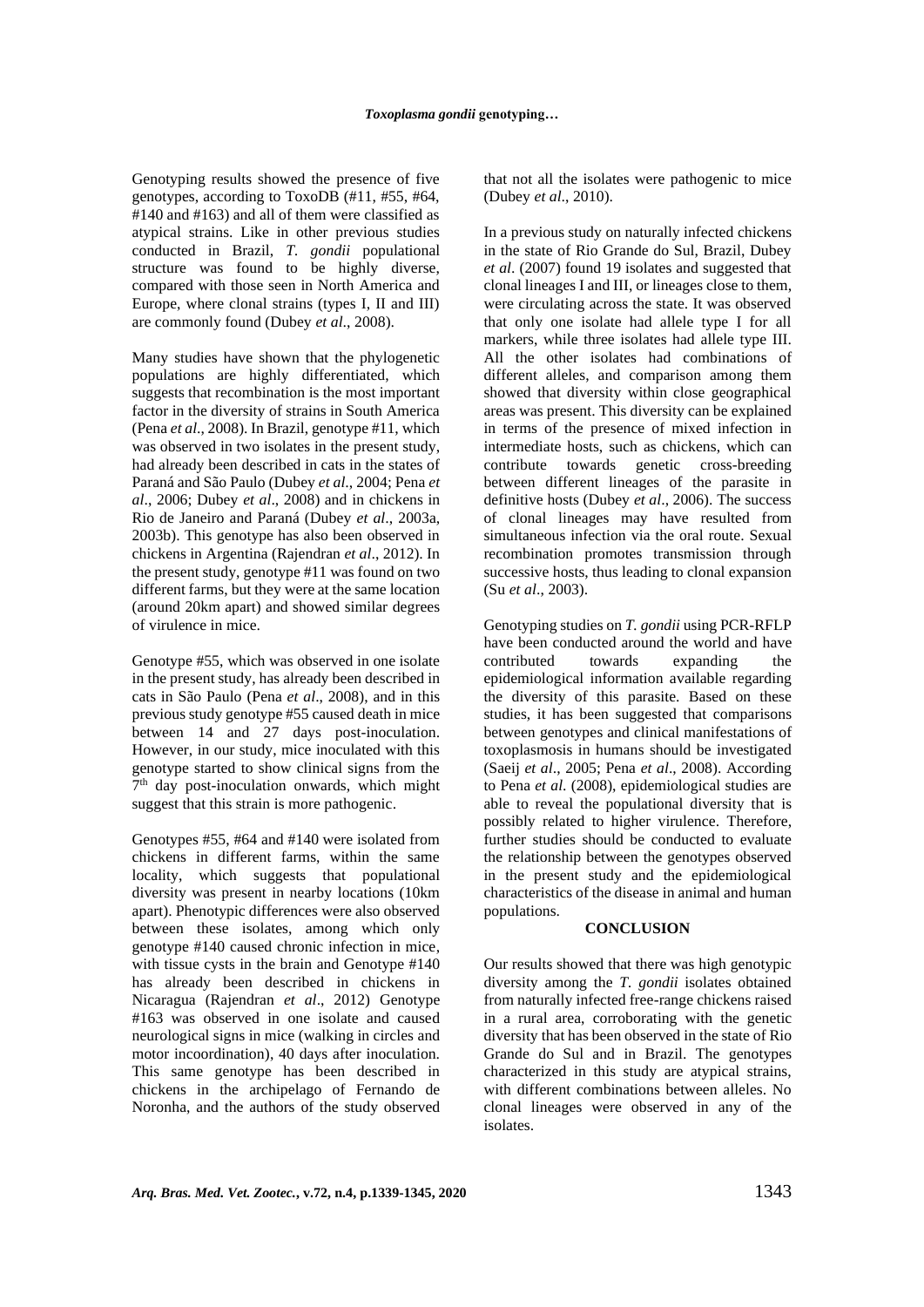# **ACKNOWLEDGEMENTS**

Funding: This work was supported by CAPES (Coordination Office for Improvement of Higher-Education Personnel)

# **REFERENCES**

BRANDÃO, G.P.; FERREIRA, A.M.; MELO, M.N. *et al*. Characterization of *Toxoplasma gondii* from domestic animals from Minas Gerais, Brazil. *Parasite*, v.13, p.143-149, 2006.

CAMARGO, M.E. Introdução as técnicas de imunofluorescência. *Rev. Bras. Patol. Clín.*, v.10, p.87-107, 1974.

CAMILLO, G.; MACHADO, M.E.A.; WEBER, A. *et al*. Prevalência de anticorpos e fatores de risco associados à infecção por *Toxoplasma gondii* em galinhas domésticas da zona rural de Santa Maria, Rio Grande do Sul. *Pesqui. Vet. Bras.,* v.38, p.1351-1357, 2018.

DARDÉ, M.L.; BOUTEILLE, B.; PESTRE-ALEXANDRE, M. Isoenzyme analysis of 35 *Toxoplasma gondii* isolates: biological and epidemiological implications*. J. Parasitol.,* v.78, p.786-794, 1992.

DUBEY, J.P. A review of toxoplasmosis in wild birds. *Vet. Parasitol.*, v.106, p.121-153, 2002.

DUBEY, J.P. Refinement of pepsin digestion method for isolation of *Toxoplasma gondii* from infected tissues. *Vet. Parasitol.,* v.74, p.75-77, 1998.

DUBEY, J.P. *Toxoplasma gondii* infections in chickens (*Gallus domesticus*): prevalence, clinical disease, diagnosis and public health significance. *Zoonoses Public Health,* v.57, p.60-73, 2010.

DUBEY, J.P.; GENNARI, S.M.; LABRUNA, M.B. *et al*. Characterization of *Toxoplasma gondii* isolates in free-range chickens from Amazon, Brazil. *J. Parasitol.,* v.92, p.36-40, 2006.

DUBEY, J.P.; Graham, D.H.; BLACKSTON, C.R. *et al*. Biological and genetic characterisation of *Toxoplasma gondii* isolates from chickens (*Gallus domesticus*) from São Paulo, Brazil: unexpected findings. *Int. J. Parasitol.,* v.32, p.99- 105, 2002.

DUBEY, J.P.; GRAHAM, D.H.; SILVA, D.S. *et al*. *Toxoplasma gondii* isolates of free-ranging chickens from Rio de Janeiro, Brazil: mouse mortality, genotype, and oocyst shedding by cats. *J. Parasitol.,* v.89, p.851-853, 2003a.

DUBEY, J.P.; NAVARRO, I.T.; GRAHAM, D.H. *et al*. Characterization of *Toxoplasma gondii* isolates from free range chickens from Parana, Brazil. *Vet. Parasitol.*, v.117, p.229-234, 2003b.

DUBEY, J.P.; NAVARRO, I.T.; SREEKUMAR, C. *et al*. *Toxoplasma gondii* infections in cats from Paraná, Brazil: seroprevalence, tissue distribution, and biologic and genetic characterization of isolates. *J. Parasitol.*, v.90, p.721-726, 2004.

DUBEY, J.P.; RAJENDRAN, C.; COSTA, D.G.C. *et al*. New *Toxoplasma gondii* genotypes isolated from free-range chickens from the Fernando de Noronha, Brazil: unexpected findings. *J. Parasitol.*, v.96, p.709-712, 2010.

DUBEY, J.P.[; SUNDAR,](http://www.sciencedirect.com/science/article/pii/S0304401706004687) N.[; GENNARI,](http://www.sciencedirect.com/science/article/pii/S0304401706004687) S.M. *et al*. Biologic and genetic comparison of *Toxoplasma gondii* isolates in free-range chickens from the northern Para state and the southern state Rio Grande do Sul, Brazil revealed highly diverse and distinct parasite populations. *Vet. Parasitol.,* v.143, p.182-188, 2007.

DUBEY, J.P.; VELMURUGAN, G.V.; CHOCKALINGAM, A. *et al*. Genetic diversity of *Toxoplasma gondii* isolates from chickens from Brazil. *Vet. Parasitol.*, v.157, p.299-305, 2008.

FEITOSA, T.F.; VILELA, V.L.; ALMEIDA-NET, J.L. *et al*. First report of typical Brazilian *Toxoplasma gondii* genotypes from isolates of free-range chickens (*Gallus gallus domesticus*) circulating in the state of Paraíba, Northeast Brazil. *Parasitol. Res.*, v.116, p.2265-2270, 2017.

FERREIRA, A.M.; MARTINS, M.S.; VITOR, R.W.A. Virulence for BALB/c mice and antigenic diversity of eight *Toxoplasma gondii* strains isolated from animals and humans in Brazil. *Parasite,* v.8, p.99-105, 2001.

FERREIRA, A.M.; VITOR, R.W.A.; GAZZINELLI, R.T. *et al*. Genetic analysis of natural recombinant Brazilian *Toxoplasma gondii* strains by multilocus PCR-RFLP. *Infect. Genet. Evol.,* v.6, p.22-31, 2006.